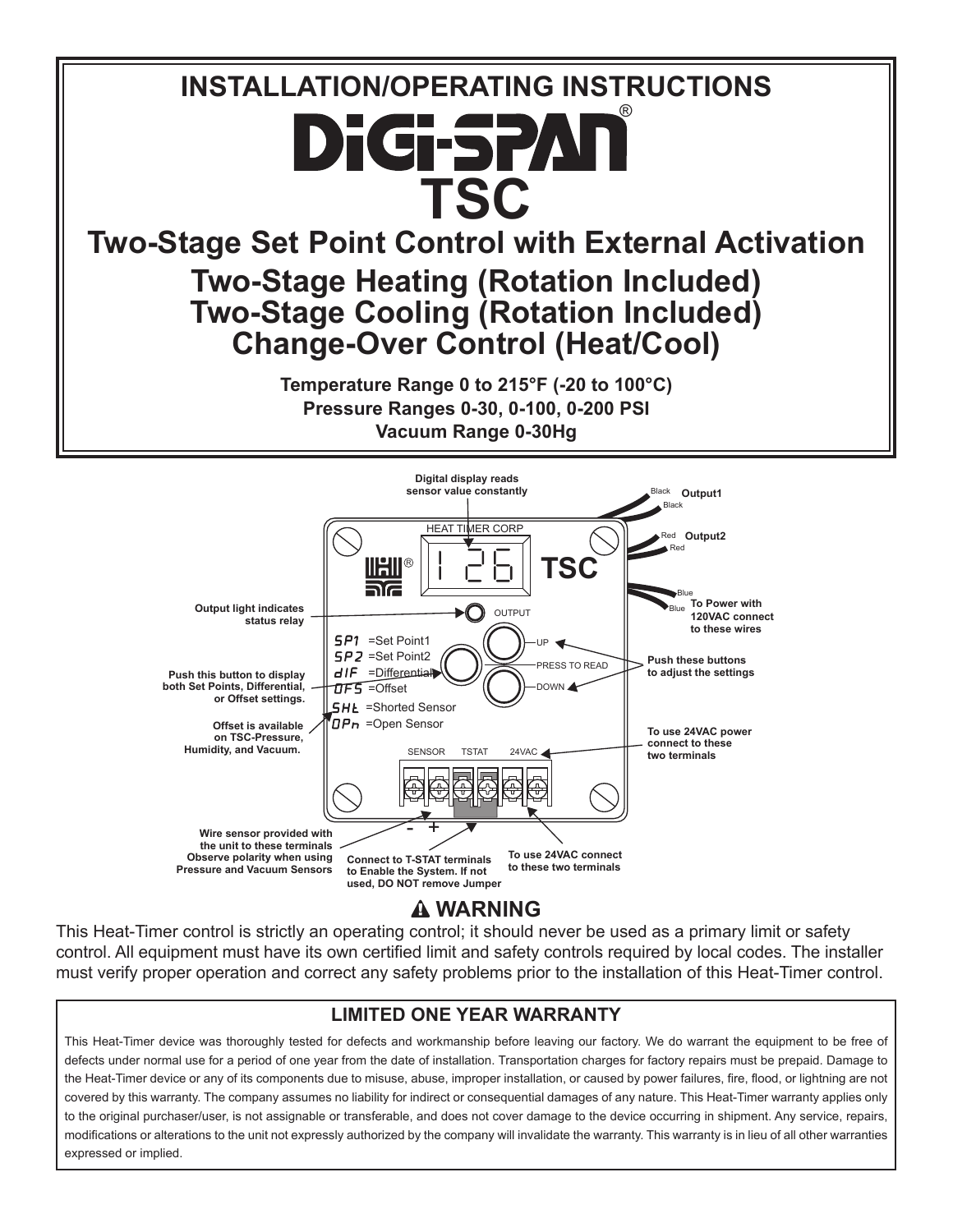### **INSTALLATION**

#### **Mounting the Controller**

- The TSC is designed to mount on a 1900 (4"x4") electrical box.
- If the TSC is to be panel mounted, or if additional room is needed for wiring, an extension skirt is available  $\bullet$ .
- Locate the TSC in a convenient location near the unit to be controlled.
- Mount the TSC away from excessive heat or cold. Ambient operating temperature is from 20 to 120°F.
- After completing all the wiring connections (see below) use the two screws provided to mount the TSC to the 1900 box.

#### **Installing the Temperature Sensor (Included with TSC-Temp)**

- The temperature sensor wires can be extended up to 500' by splicing with 18 gauge shielded wire.
- Do not run wires in conduit with line voltage.
- If measuring liquid temperature, the sensor should be inserted into a 3/8" ID well (HT#904011 or equivalent).
- The TSC will operate based on the temperature it reads at the sensor location. Therefore, select a sensor location that is representative of the entire system.
- The wires can also be connected to the rear of the TSC using the Rear Wire connector<sup>\*</sup>. Connect the sensor wires to the orange and yellow Rear Wires.
- Polarity is not important. Either wire from the sensor can be connected to either TSC sensor input.

#### **Installing a Pressure or Vacuum Sensor (Included with TSC-Press or TSC-Vacuum)**

- Attach a 1/4" brass isolation tube (pigtail) to the steam header.
- Screw the pressure or Vacuum sensor to the pigtail. The sensor has 1/4" NPT tapered threads.
- The BLACK and RED sensor wires can be extended up to 500' by splicing with 18 gauge shielded wire.
- Do not run wires in conduit with line voltage.
- The TSC will operate based on the pressure or vacuum sensor reading. Therefore, select a sensor location that is representative of the entire system.
- The sensor's BLACK wire should be connected to the terminal marked SENSOR (-).
- The RED wire from the sensor should be connected to the terminal marked SENSOR  $(+)$ .
- The transducer wires can also be connected to the back of the TSC using the Rear Wire connector\*. Connect the BLACK sensor wire to yellow Rear Wire and the RED sensor wire to the orange Rear Wire.

#### **Connecting the T-STAT terminals**

- The T-STAT input can be used to enable or disable the system by connecting it to either a thermostat or external control.
- The T-STAT input should be dry contact only.
- Polarity is not important. Either wire from the thermostat can be connected to either T-STAT terminal.
- If no thermostat or control is connected to the T-STAT terminals, leave the jumper supplied as a contact to the terminals.
- No outputs will be active unless the T-STAT terminals are closed.

#### **WARNING**

T-STAT contacts must be closed (shorted) for the control to be active.

#### **Wiring the Power TSC-Temp can use 120VAC or 24VAC**

#### **120VAC**

- Attach line voltage to the two blue wires extending from the back of the TSC.
- Use wire nuts, or wrap the connections with electrical tape.
- Class 1 voltages must enter the enclosure through a different opening from any Class 2 wiring.

#### **24VAC**

- Use a dedicated transformer with at least a 5VA output.
- Bring 24VAC to the two screws on the front of the TSC marked *24VAC.*
- 24VAC can also be connected to the rear of the TSC using the Rear Wire connector\*. Connect the 24VAC to the violet and gray Rear Wires.

SENSOR TSTAT 24VAC <u>- +</u> **Connect to T-STAT terminals to Enable the System. If not used, DO NOT remove Jumper** 

**Wire to 0-30, 0-100, or 0-200 PSI pressure transducer or 0-30Hg Vacuum Transducer observing the polarity. Temperature sensor does not require polarity observance. Black Red**

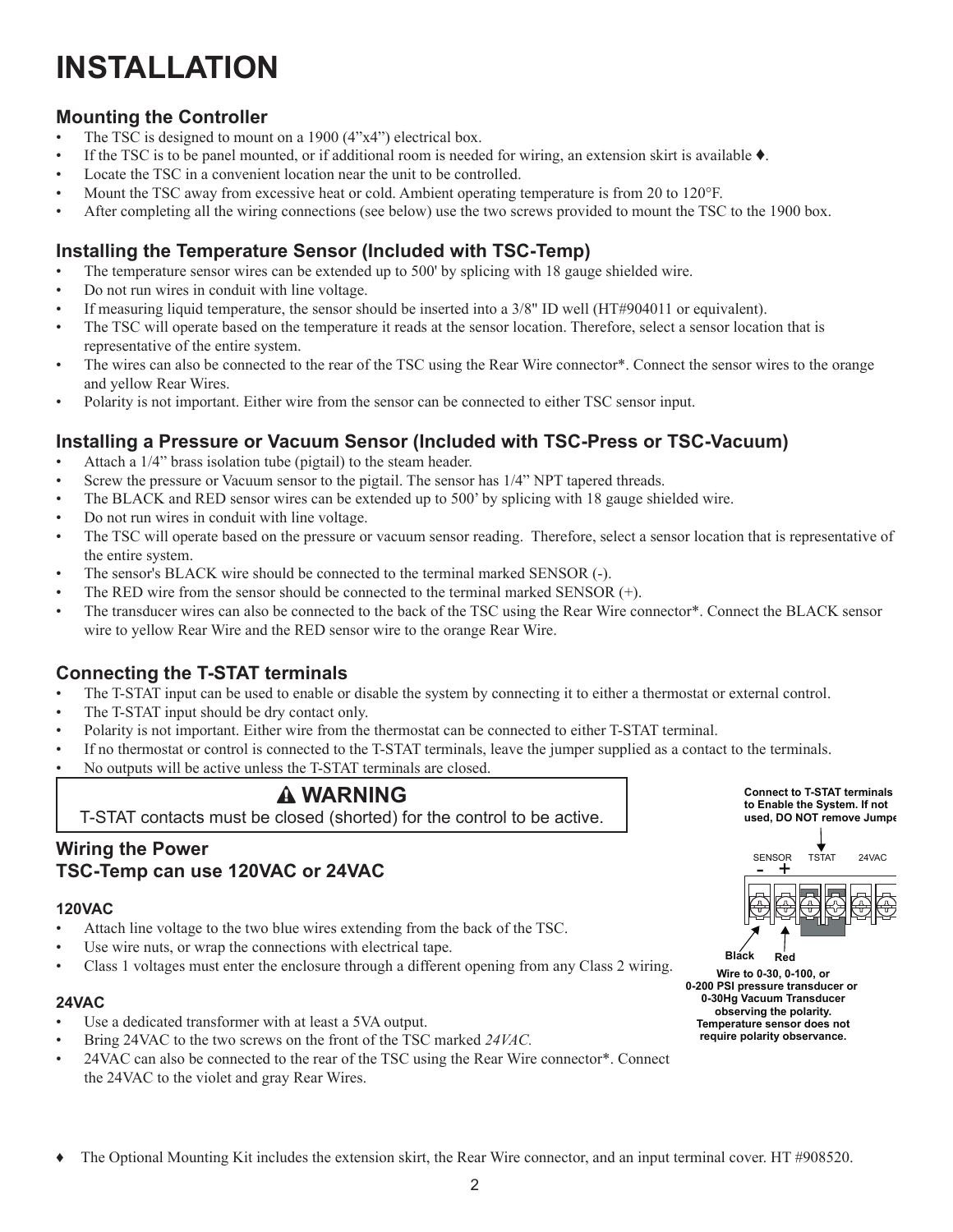#### **WARNING**

The TSC can accept only one source of power: 120VAC or 24VAC. If more than one power source is applied, the unit may be damaged.

#### **Wiring the Outputs**

- The TSC has two SPST relay outputs each rated at 6A, 1/8HP.
- The outputs are dry contacts only. They do not source any power.
- The Black wires are the N.O. contacts for Output 1.
- The Red wires are the N.O. contacts for Output 2.
- Any Class 1 voltages must enter the enclosure through a different opening from any Class 2 wiring.

## **Startup Settings**

- Whenever the TSC is powered up, it will display the software version number and then the current operating mode. Each display will remain on the screen approximately 5 seconds. If the mode is correct, there is no need to make any adjustments.
- To change any startup setting push the Press to Read Button with the Up or Down Button. When released the TSC will wait for 5 seconds then switch to the second setting.
- After all settings have elapsed, the control will show the system actual temperature or pressure.
- Once the mode has been set for a particular application, it will be retained in memory and will not need to be reset.
- Note that if you do change an operating mode, you will need to reset all the settings.
- An operating mode can only be changed when it is being displayed Dry Contact Only in the start-up sequence. To restart the sequence it is necessary to remove power to the TSC and then power it again.
- Set the operating modes as described in sequence below:

#### **Temperature Operation °**F **Fahrenheit or °**C **Celsius (Temperature Models Only)**

- If the display shows  ${}^{\circ}F$  then the Digi-Span will operate in Fahrenheit degrees.
- If the display shows  ${}^{\circ}\mathcal{L}$  then the Digi-Span will operate in Celsius degrees.
- To change the mode, hold down the center button while pushing either the UP or DOWN button to toggle between the displays of  $\degree$ F and  $\degree$ C.
- When the correct temperature mode is selected, release the buttons and wait approximately 5 seconds.

#### **Pressure and Vacuum Range** P03 **(0-30 PSI),** P10 **(0-100 PSI),** P20 **(0-200 PSI),** Hg **(0-30 Hg of Vacuum) (Pressure Models Only)**

- If the display shows  $P \Box \Box$  then the range will be from 0 to 30 PSI and be displayed in 0.5 PSI increments. If the display shows  $P1D$  or  $P2D$ , the range will be 0 to 100 PSI or 0 to 200 PSI and display in 1 PSI increments. If the display shows  $H\mathbf{g}$ , the range will be 0 to 30 Inches of mercury (for Vacuum Applications only) and display in 1 Hg increments
- To change the range, hold down the center button while pushing either the UP or DOWN button to toggle between pressure ranges.
- When the range is selected, release the buttons and wait approximately 5 seconds.



### **STARTUP SETTINGS**

1 **— Software Version** 

| PSI and be       |                | Temp standard                         | Pressure standard                        |
|------------------|----------------|---------------------------------------|------------------------------------------|
| $PZL$ , the      | $\overline{2}$ |                                       | (Fahrenheit) - PD3 (30PSI)               |
| I increments.    |                | (Celsius)                             | P <sub>1</sub> D <sub>(100PSI)</sub>     |
| ercury (for      |                | Control mode                          | P 2D (200PSI)<br>$Hq$ (30in Vacuum)      |
|                  | 3              | (Heat)<br>HŁ.                         |                                          |
| ng either the UP |                | Сo<br>(Cool)                          |                                          |
|                  |                | LOC (Heat/Cool)                       |                                          |
|                  |                | Operating mode (Not available with    |                                          |
| ximately 5       | 4              | Ind (Independent) Heat/Cool)          |                                          |
|                  |                | $L \Box n$ (Consequtive)              |                                          |
|                  |                | Rotation mode                         | (Not available with                      |
|                  | 5              |                                       | $L5L$ (No Rotation) Consequive Operation |
|                  |                | $E5 - (Rotation)$                     | or Heat/Cool)                            |
|                  |                | Sensor Fault mode (Not available with |                                          |
|                  | 6              | - F D n (Enable)                      | Heat/Cool)                               |
|                  |                | FDF (Disable)                         |                                          |
| 3                |                |                                       | TSC Manual                               |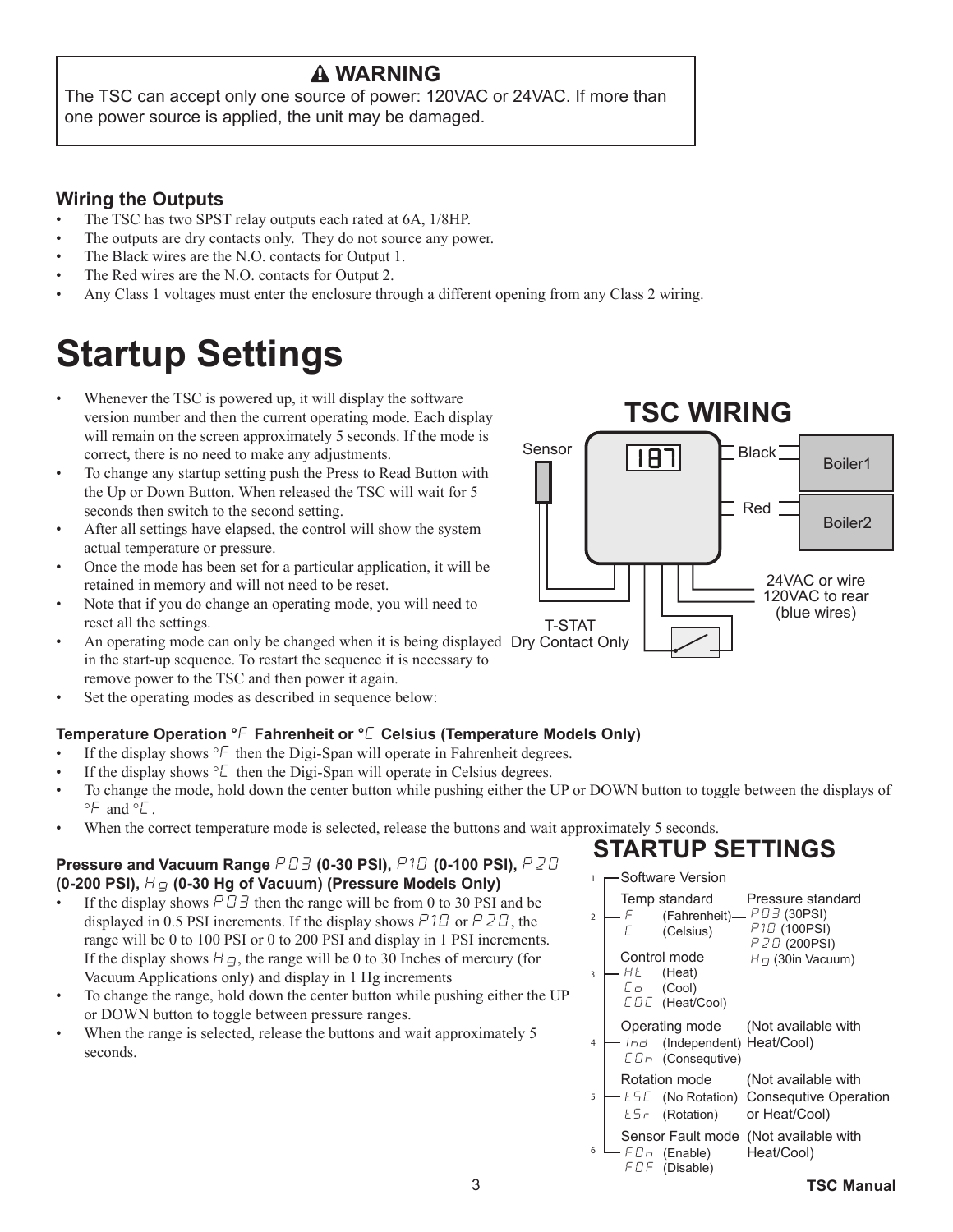#### **Two Stage Heating, Two Stage Cooling, or Heat/Cool (Change-Over) Mode**  $Ht$ ,  $\mathcal{L}$   $\sigma$ , or  $\mathcal{L} \mathcal{L} \mathcal{L}$

- If the display shows  $H \varepsilon$  then the TSC will be in a Two Stage Heating mode. The relays will close when the sensor temperature or pressure is below the set point.
- If the display shows  $\mathcal{L}$   $\sigma$  then the TSC will be in a Two Stage Cooling mode. The relays will close when the sensor temperature or pressure is above the set point.
- If the display shows  $\Box$   $\Box$   $\Box$  then the TSC will be in Heat/Cool (Change-Over) mode. The Output1 relay (Black wires) will close when the sensor temperature or pressure is above the Set Point SP1. The Output2 relay (Red wires) will close when the sensor temperature or pressure is below the Set Point SP2.
- On a sensor fault in Heat/Cool (Change-Over) mode  $\mathcal{L} \mathcal{L}$ , all outputs will turn off.

### **CAUTION**

When in Heat/Cool (Change-Over) mode, Differential is additive to Set Point1. However, Differential is subtractive from Set Point2.

#### **Operating Mode: Independent (** $Ind$ **) or Continuous (** $Con$ **) (Not Available in Heat/Cool (Change-Over) mode)**

- When the TSC is set to Independent mode  $l \nabla d$ , both relays will energize when the sensor temperature is below both set points in heating mode or when the sensor temperature is above both set points in cooling mode.
- If the TSC is set to Heating and Continuous mode  $\epsilon$   $\sigma$ n, Output2 relay (red wires) will operate from the lowest sensor temperature to the Set Point2 SP2 Setting. However, Output1 relay (black wires) will operate from Set Point2 SP2 setting to the Set Point1 SP1 Setting. In other words, in Continuous mode, a maximum of
- one stage can be ON at any point. In Continuous mode  $\epsilon$  on, a maximum of one output will be on at any point.
- In Continuous mode  $\mathcal{L}_{\square}$ , no rotation will be available.
- Continuous mode  $\epsilon$   $\sigma$ , is great for applications where the outputs are not equal in capacity.

#### **Rotation Mode: No Rotation (** $t 5\,\text{L}$  **) or 24-Hour Rotation (** $t 5\,\text{L}$  **) (Not Available in Continuous Operating mode)**

- When the display shows  $\angle 5\mathcal{L}$ , the TSC will have a fixed lead stage and no rotation will take effect. • When the display shows  $\leq 5$  c, the TSC will rotate the lead stage every 24 hours. When the When the display shows  $\leq 5$  c, the TSC will rotate the lead stage every 24 hours. When the
- TSC's power is turned on, the first rotation will take place in 12 hours. The 24-hour rotation will take effect after the first rotation. **TSC Heating/Cooling (Change-Over)**
- No rotation will be available for Continuous  $\mathcal{L}_{\Omega}$  Operating mode. Nor will it be available for Heat/Cool (Change-Over) mode  $\Box$   $\Box$   $\Box$ .

#### **Sensor Fault Mode: Output On (FIn) or Output Off (FIF) (Not Available in Heat/Cool (Change-Over))**

- The TSC allows you to choose how outputs should behave when sensor fails. By selecting  $FD \cap$  (Output ON) all outputs will be active when sensor fails when in Independent Operation mode  $l \nvert d$ . In Continuous Operating mode  $\zeta$   $\sigma$ , only output1 (black wires) will be active.
- Using  $F \mathbb{D} F$  (Output OFF) all outputs will be inactive when sensor fails.
- On a sensor fault in Heat/Cool (Change-Over) mode  $\mathcal{L} \mathcal{L}$ , all outputs will turn off.







SP1 = 120 SP2 <sup>=</sup> <sup>100</sup> DIF <sup>=</sup> <sup>5</sup> SP1 = 120 SP2 <sup>=</sup> <sup>100</sup> DIF <sup>=</sup> <sup>5</sup>

On

 $\bigcup_{i=1}^{\infty}$   $\bigcup_{i=1}^{\infty}$   $\bigcup_{i=1}^{\infty}$   $\bigcup_{i=1}^{\infty}$   $\bigcup_{i=1}^{\infty}$   $\bigcup_{i=1}^{\infty}$   $\bigcup_{i=1}^{\infty}$   $\bigcup_{i=1}^{\infty}$   $\bigcup_{i=1}^{\infty}$   $\bigcup_{i=1}^{\infty}$   $\bigcup_{i=1}^{\infty}$   $\bigcup_{i=1}^{\infty}$   $\bigcup_{i=1}^{\infty}$   $\bigcup_{i=1}^{\infty$ 

Off

of<br>Of

Diff

t.

Diff

Output 1 ON

On

 $\overline{O}$   $\overline{O}$   $\overline{O}$   $\overline{O}$   $\overline{O}$   $\overline{O}$   $\overline{O}$   $\overline{O}$   $\overline{O}$   $\overline{O}$   $\overline{O}$   $\overline{O}$   $\overline{O}$   $\overline{O}$   $\overline{O}$   $\overline{O}$   $\overline{O}$   $\overline{O}$   $\overline{O}$   $\overline{O}$   $\overline{O}$   $\overline{O}$   $\overline{O}$   $\overline{O}$   $\overline{$ 

 $\overline{\mathcal{S}}$   $\mathcal{S}$   $\mathcal{S}$   $\mathcal{S}$   $\mathcal{S}$   $\mathcal{S}$   $\mathcal{S}$   $\mathcal{S}$   $\mathcal{S}$   $\mathcal{S}$   $\mathcal{S}$   $\mathcal{S}$   $\mathcal{S}$   $\mathcal{S}$   $\mathcal{S}$   $\mathcal{S}$   $\mathcal{S}$   $\mathcal{S}$   $\mathcal{S}$   $\mathcal{S}$   $\mathcal{S}$   $\mathcal{S}$   $\mathcal{S}$   $\mathcal{S}$   $\$ 

 $\overline{\phantom{0}}$  SP1

120

115

100

On

 $\overline{1}$  O<sub>1</sub>

Output 1 ON

is.

95



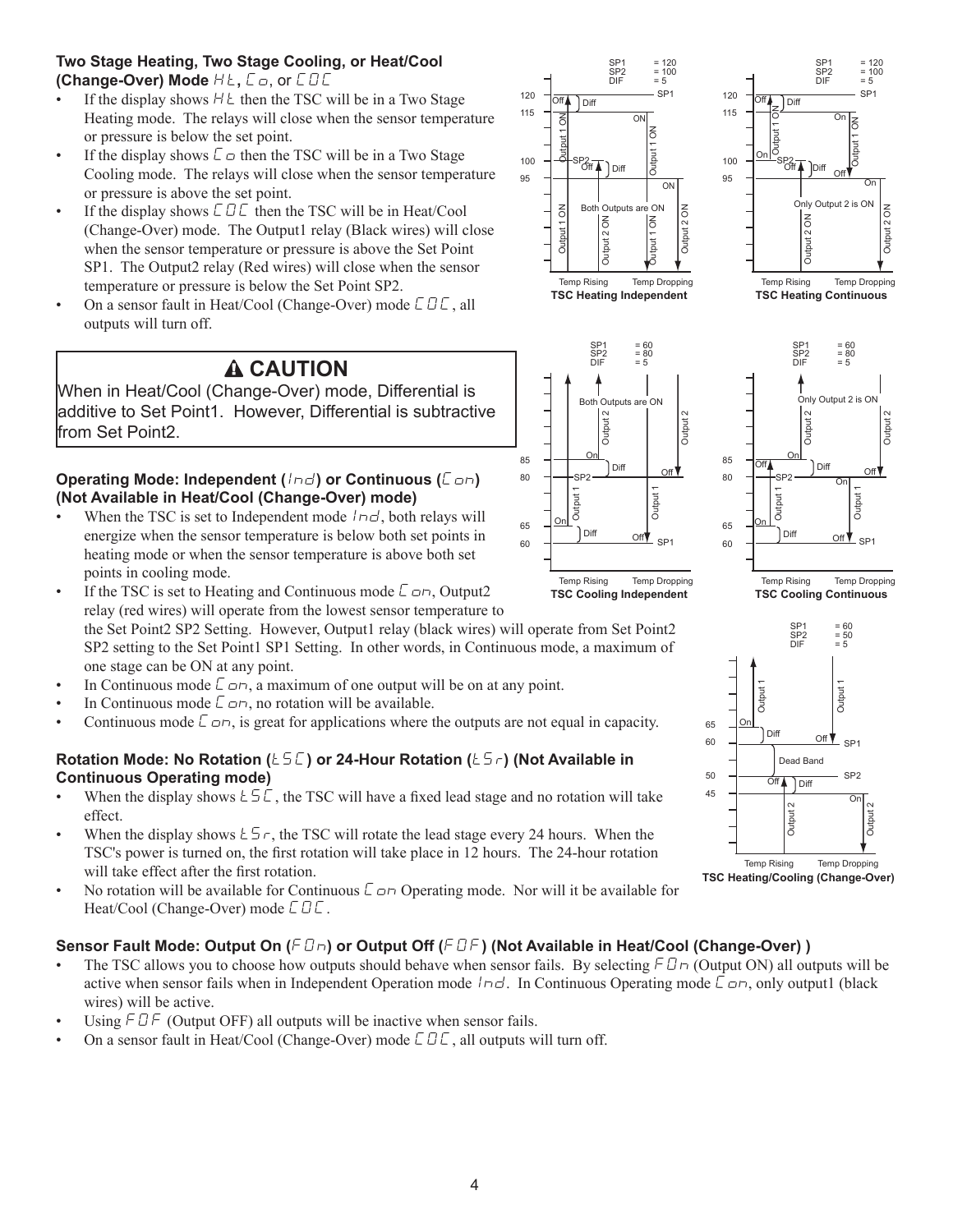# **Operation Settings**

The following are the settings in which can be read or changed while the control is in operation. By pressing the *Press to Read* button multiple times the TSC will rotate its display between the available settings. After a setting symbol is displayed, its value will display after 3 seconds. A setting can be adjusted during the display of its value by pressing the Up and Down buttons. The display will revert to display System temperature/pressure  $5\pm 5$  after approximately 10 seconds. When system temperature/pressure  $5\frac{1}{5}$  is satisfied and relay had closed, the display will show  $\overline{OFE}$ . You can read the System temperature/pressure by pressing the **Press to Read** button until  $5 \n\leq 5$  is displayed.

| <b>Push Press to</b><br><b>Read button</b> | <b>Display</b>                                                                                                                                                                                                                                                                                                                                                                                                                                                                |
|--------------------------------------------|-------------------------------------------------------------------------------------------------------------------------------------------------------------------------------------------------------------------------------------------------------------------------------------------------------------------------------------------------------------------------------------------------------------------------------------------------------------------------------|
| Set Point1<br>5P1                          | Set Point1 is the temperature or pressure that is used to control Output1 (black wires).<br>The temperature Set Point is adjustable between 0°F to 215°F. Default is 70°F.<br>Pressure and Vacuum Set Points is depends on the startup setting.<br>$P \Box \exists$ (0-30 PSI) with a default of 10 PSI,<br>P1D (0-100 PSI) with a default of 30 PSI,<br>$PZU$ (0-200 PSI) with a default of 60 PSI.<br>$H_G$ (0-30 Hg Vacuum) with a default of 10 PSI.                      |
| <b>Set Point2</b><br>SPZ                   | Set Point2 is the temperature or pressure that is used to control Output2 (red wires).<br>The temperature Set Point is adjustable between $0^{\circ}$ F to 215 $^{\circ}$ F. Default is 70 $^{\circ}$ F.<br>Pressure and Vacuum Set Points is depends on the startup setting.<br>PD3 (0-30 PSI) with a default of 10 PSI,<br>$P1D$ (0-100 PSI) with a default of 30 PSI,<br>$PZU$ (0-200 PSI) with a default of 60 PSI.<br>$HQ$ (0-30 Hg Vacuum) with a default of 10 PSI.    |
| <b>Differential</b><br>$d$ IF              | The Differential is the number of degrees, PSI, or Hg above and below the Set Point where sensor input can<br>fluctuate.<br>The Temperature Differential is adjustable between 1°F to 40°F. Default is 2°F.<br>Pressure or Vacuum Differential depends on the startup setting.<br>$P \Box \exists$ (0.5- 5 PSI) with a default of 2 PSI,<br>P10 (1-20 PSI) with a default of 7 PSI,<br>$PZD$ (1-20 PSI) with a default of 7 PSI,<br>$HQ$ (0.5- 5 PSI) with a default of 2 Hg. |
| Offset <b>◆</b><br>DFS                     | The Offset calibrates the pressure or vacuum sensor reading by the number of pounds or inches of mercury<br>selected. The Offset range depends on the startup setting.<br>For $P \Box \exists$ (-3 - +3 PSI) with a default of 0PSI,<br>$P1D$ (-10 - +10 PSI) with a default of 0PSI,<br>$PZD$ (-20 - +20 PSI) with a default of 0PSI.<br>$HQ$ (-3 - +3 Hg) with a default of 0Hg.                                                                                            |
| System $\triangle$<br>545                  | System temperature, pressure, or vacuum. Will read $DFF$ when relay is fully closed. Will read $BPDn$ or $SHE$<br>when sensor fails.                                                                                                                                                                                                                                                                                                                                          |

Value is Read only and cannot be changed.

♦♦ Only available in TSC Pressure or Vacuum controls.

#### **Output Light Independent Mode:**

- The output light will flash whenever the TSC has one output on.
- The output light will be ON whenever both outputs are on.

#### **Continuous Mode and Heat/Cool (Change-Over) Mode:**

- The output light will flash whenever Output1 (black wires) is on.
- The output light will be ON whenever Output2 (red wires) is on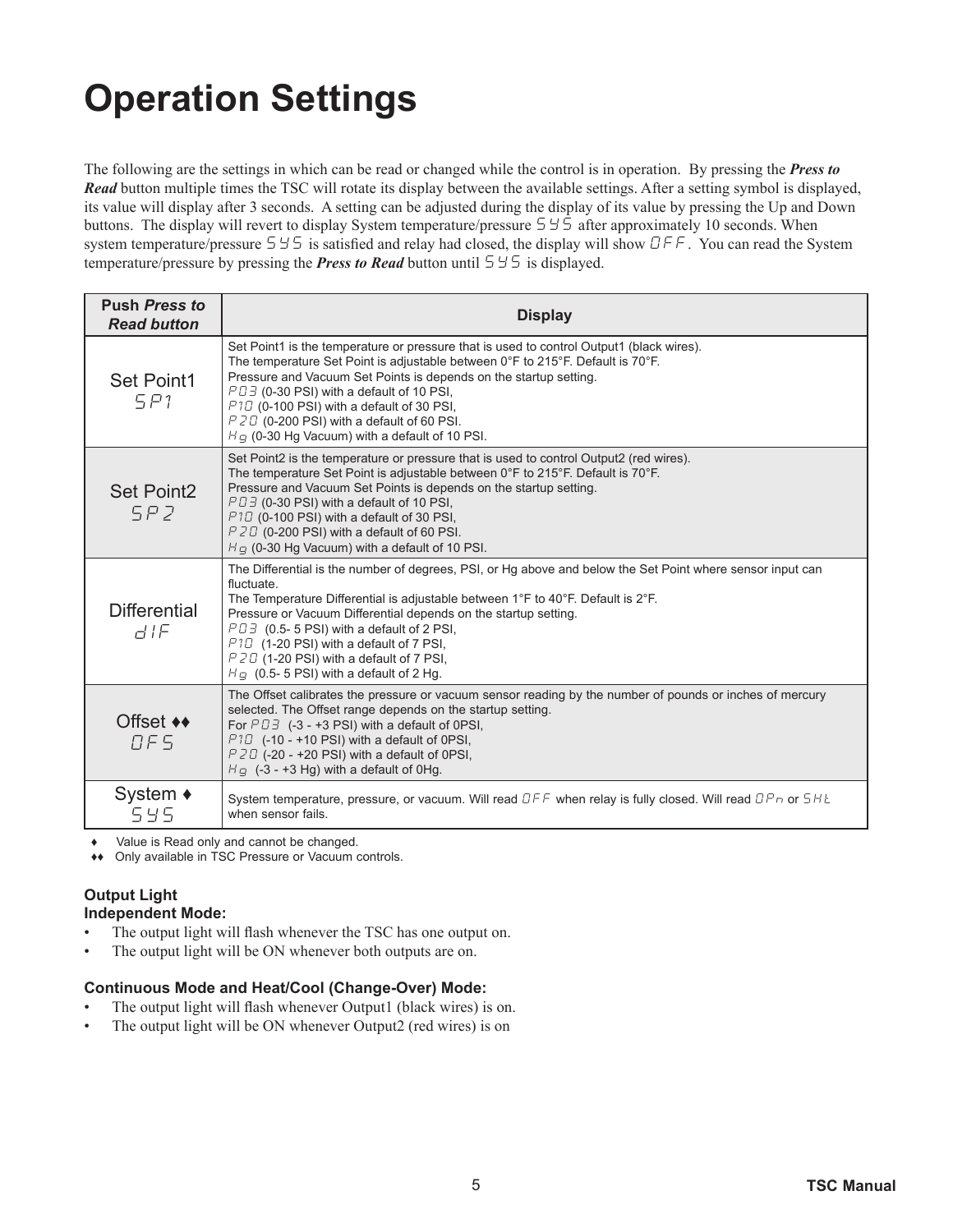# **Troubleshooting**

#### **No Display**

Check the power to the TSC. The TSC can run on any of the power sources described on page 2. Recycle the power.

#### OPn **Display**

The TSC does not see a sensor connected. Check the wires are continuous from the sensor to the TSC controller. Then follow the procedure for Incorrect Temperature or Pressure Display.

#### SHt **Display**

The TSC sees a short across the input terminals. If you remove the sensor wires from the TSC terminals, the display should change to read  $\Box P_{\Box}$ . If the display does not change to  $\Box P_{\Box}$ , the TSC may be damaged.

#### OFF **Display**

Both set points are satisfied or the T-STAT terminals are open.

#### **Incorrect Temperature Display**

Remove the wires from the SENSOR screws. The display should change to read  $\Box P_{D}$ . If it doesn't, the TSC may be damaged. Take an ohm reading across the detached sensor wires. The ohm reading should correspond to the chart on the opposite page. If the ohm reading is significantly different, the sensor may be damaged.

#### **Incorrect Pressure or Vacuum Display**

Remove the wires from the SENSOR screws. The display should change to read  $\Box P_{D}$ . If it doesn't, the TSC may be damaged. Use a voltmeter to measure across the SENSOR screws. There should be 24VDC across the two terminals. If there isn't, the TSC may be damaged. Finally, reconnect the sensor with a mA meter in series with one sensor wire. The mA reading should correspond to the Pressure Sensor Chart on the opposite page. You can use the Offset (see pg. 5) to make small adjustments to the pressure reading.

#### **Output Red Light is not Active**

Check the set points and differential values. In a heating application, the stage will not come on until the temperature drops below the set point minus the differential. In a cooling application, the stage will come on when the temperature rises to the set point.

#### **TSC Does Not Activate the Output**

First check the OUTPUT light to see which stages should be active. If the OUTPUT light is OFF, no stages are active. If the OUTPUT light is flashing or on, check page 5 to see which output wires should be continuous. Remove all connections to the Black and Red output wires. Check the appropriate wires for continuity. If the wires are continuous, the Digi-Span is working properly. Check the unit the Digi-Span is controlling to determine why it is not running.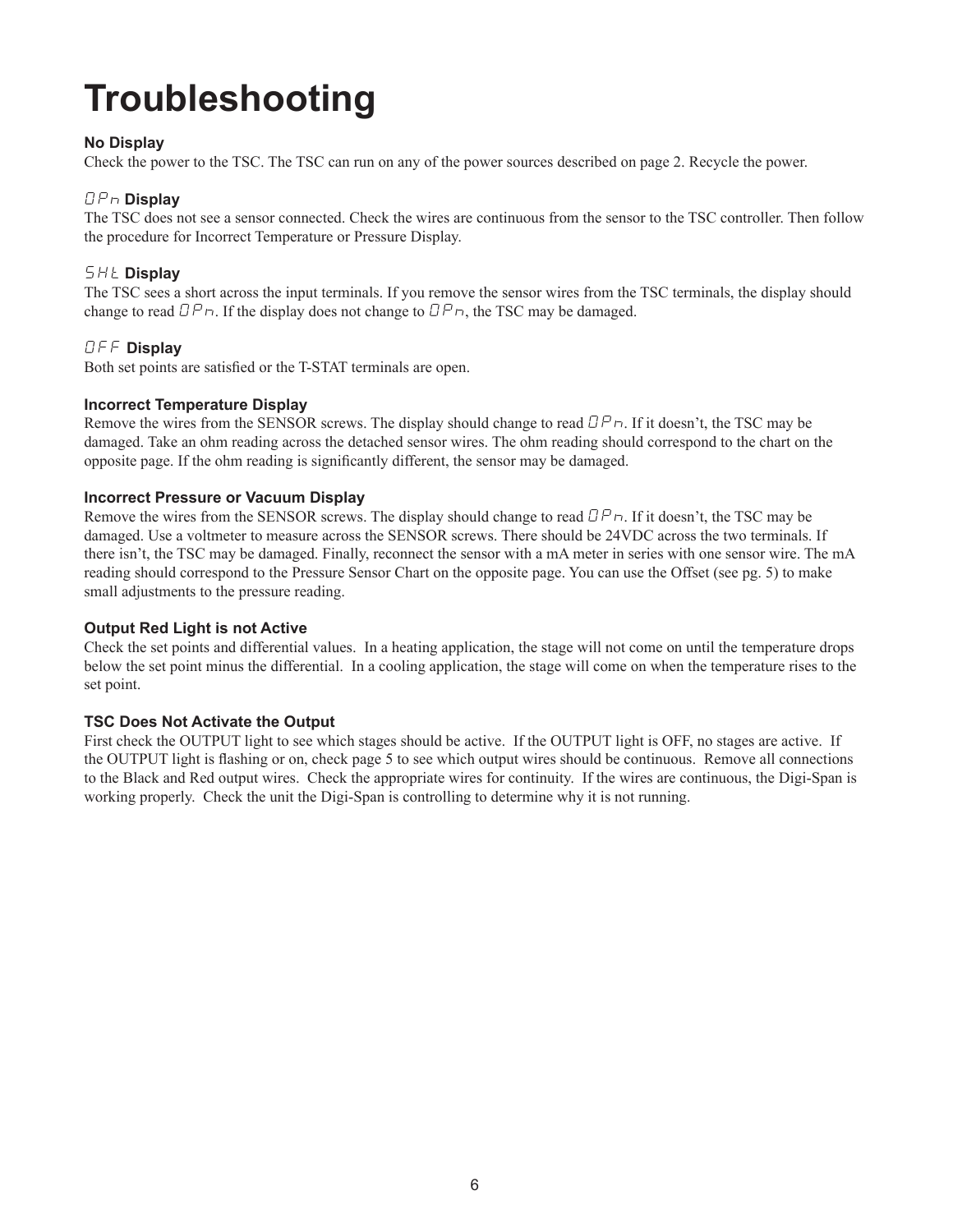| <b>TEMPERATURE</b><br>(in Degrees °F) | Value<br>(in Ohms) |  |
|---------------------------------------|--------------------|--|
| $-10$                                 | 59075              |  |
| 0                                     | 42683              |  |
| 10                                    | 31215              |  |
| 20                                    | 23089              |  |
| 25                                    | 19939              |  |
| 30                                    | 17264              |  |
| 35                                    | 14985              |  |
| 40                                    | 13040              |  |
| 45                                    | 11374              |  |
| 50                                    | 9944               |  |
| 55                                    | 8714               |  |
| 60                                    | 7653               |  |
| 70                                    | 5941               |  |
| 80                                    | 4649               |  |
| 90                                    | 3667               |  |
| 100                                   | 2914               |  |
| 110                                   | 2332               |  |
| 120                                   | 1879               |  |
| 130                                   | 1524               |  |
| 140                                   | 1243               |  |
| 150                                   | 1021               |  |
| 160                                   | 842                |  |
| 170                                   | 699                |  |
| 180                                   | 583                |  |
| 190                                   | 489                |  |
| 200                                   | 412                |  |
| 210                                   | 349                |  |
| 220                                   | 297                |  |
| 230                                   | 253                |  |

#### **Temperature Sensor Chart Pressure and Vacuum Sensor Chart**

| Input (in mA) | 0 - 30 PSI<br><b>Pressure</b><br>Range | 0 - 100 PSI<br><b>Pressure</b><br>Range | 0 - 200 PSI<br><b>Pressure</b><br>Range | $0 - 30$ Hg<br><b>Vacuum</b><br>Range |
|---------------|----------------------------------------|-----------------------------------------|-----------------------------------------|---------------------------------------|
| 4             | 0                                      | 0                                       | 0                                       | 0                                     |
| 4.08          |                                        |                                         | $\overline{1}$                          |                                       |
| 4.16          |                                        | 1                                       | $\overline{2}$                          |                                       |
| 4.53          | $\overline{1}$                         |                                         |                                         | $\mathbf{1}$                          |
| 5.07          | $\overline{2}$                         |                                         |                                         | 2                                     |
| 5.6           | 3                                      | 10                                      | 20                                      | 3                                     |
| 7.2           | 6                                      | 20                                      | 40                                      | 6                                     |
| 8.8           | 9                                      | 30                                      | 60                                      | 9                                     |
| 10.4          | 12                                     | 40                                      | 80                                      | 12                                    |
| 12            | 15                                     | 50                                      | 100                                     | 15                                    |
| 13.6          | 18                                     | 60                                      | 120                                     | 18                                    |
| 15.2          | 21                                     | 70                                      | 140                                     | 21                                    |
| 16.8          | 24                                     | 80                                      | 160                                     | 24                                    |
| 18.4          | 27                                     | 90                                      | 180                                     | 27                                    |
| 20            | 30                                     | 100                                     | 200                                     | 30                                    |